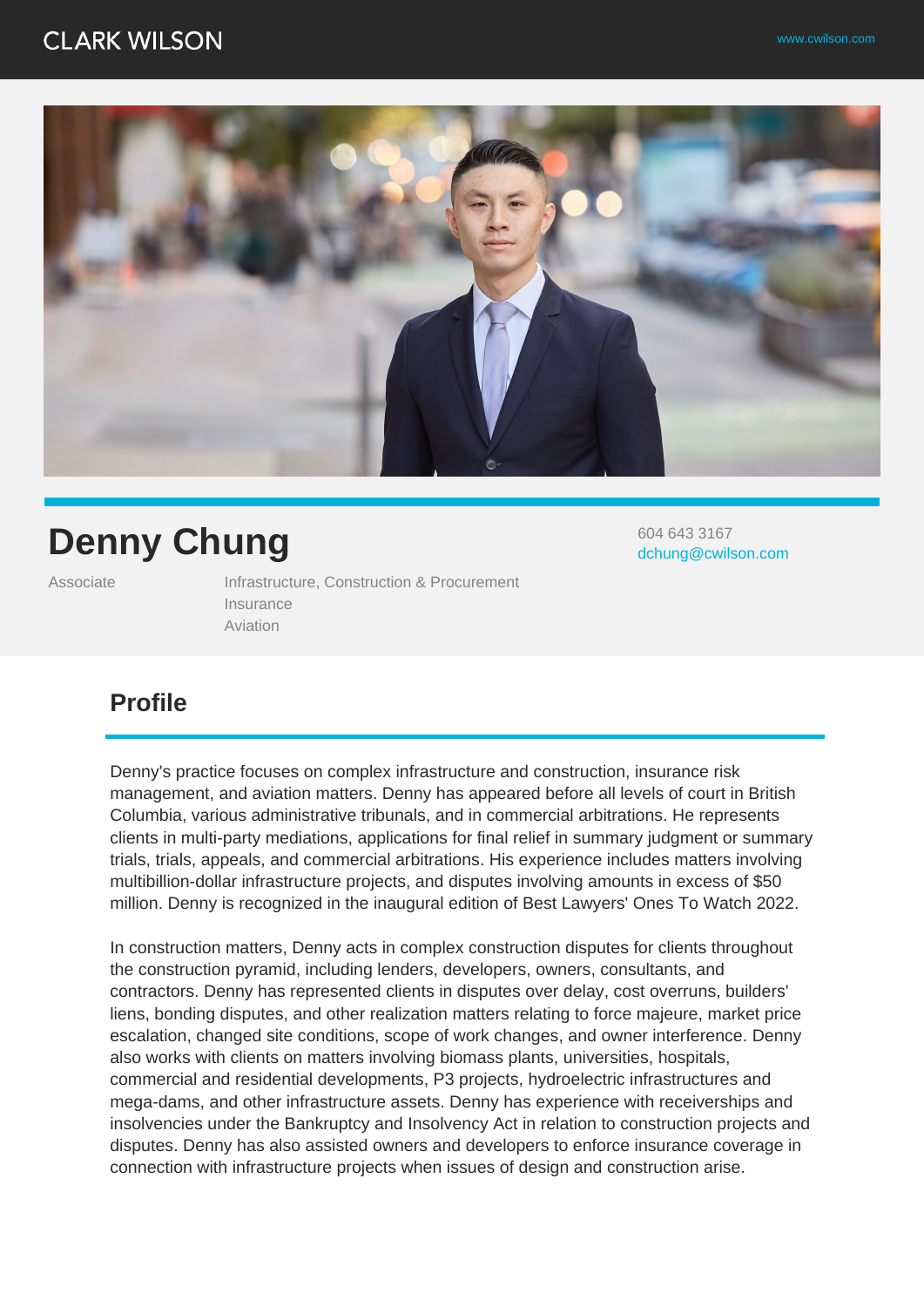Additionally, Denny provides contract advice - he reviews, drafts, and negotiates standard form and non-standardized construction contracts for owners, developers, and contractors.

In matters of insurance risk management and aviation, Denny has acted for international insurers and policyholders focusing on professional liability, directors and officers' liability, errors and omissions, product liability, nationwide class action, and mass tort litigation involving claims under the Competition Act and Business Practices and Consumer Protection Act. He has acted for policy holders directly in enforcing insurance coverage in respect of course-of-construction policies and specialized London-Engineering-Group (LEG3) endorsements. Denny has successfully prosecuted claims for a Canadian airline in relation to breaches of aircraft charter agreements.

Denny is particularly experienced with the intricacies and strategies in defending professionals including architects and engineers. In respect to class action defence, his focus is to win early - the goal being to defeat putative class actions at the outset either at class certification or on applications to dismiss. If settlement makes the best business sense, he will secure the most favourable settlement and defeat vigorous objectors.

Work Highlights

### **Prosecution of breach of airline charter agreement**

> Counsel for a Canadian airline in a successful prosecution of contract and tort claims in respect of an aircraft charter agreement.

### **Defence of delay and extras claims**

> Arbitration of delay and extras claims on a commercial construction project seeking relief in excess of CAD\$34 million.

### **Prosecution of delay and deficiency claims**

> Counsel for a waste-management company in respect of a Public-Private-Partnership (PPP) biofuel facility prosecuting claims for delay and deficiencies seeking relief in excess of CAD\$13 million.

Additional work highlights below

#### Services

- > Construction disputes and litigation, including performance bonds, labour & material payment bonds, and contract price disputes
- > Builders' liens
- > Property claims
- > Delay claims
- > Bad faith claims
- > Contract disputes
- > Policy drafting and product development
- > Advancing and defending claims for extras
- > Insurance coverage advice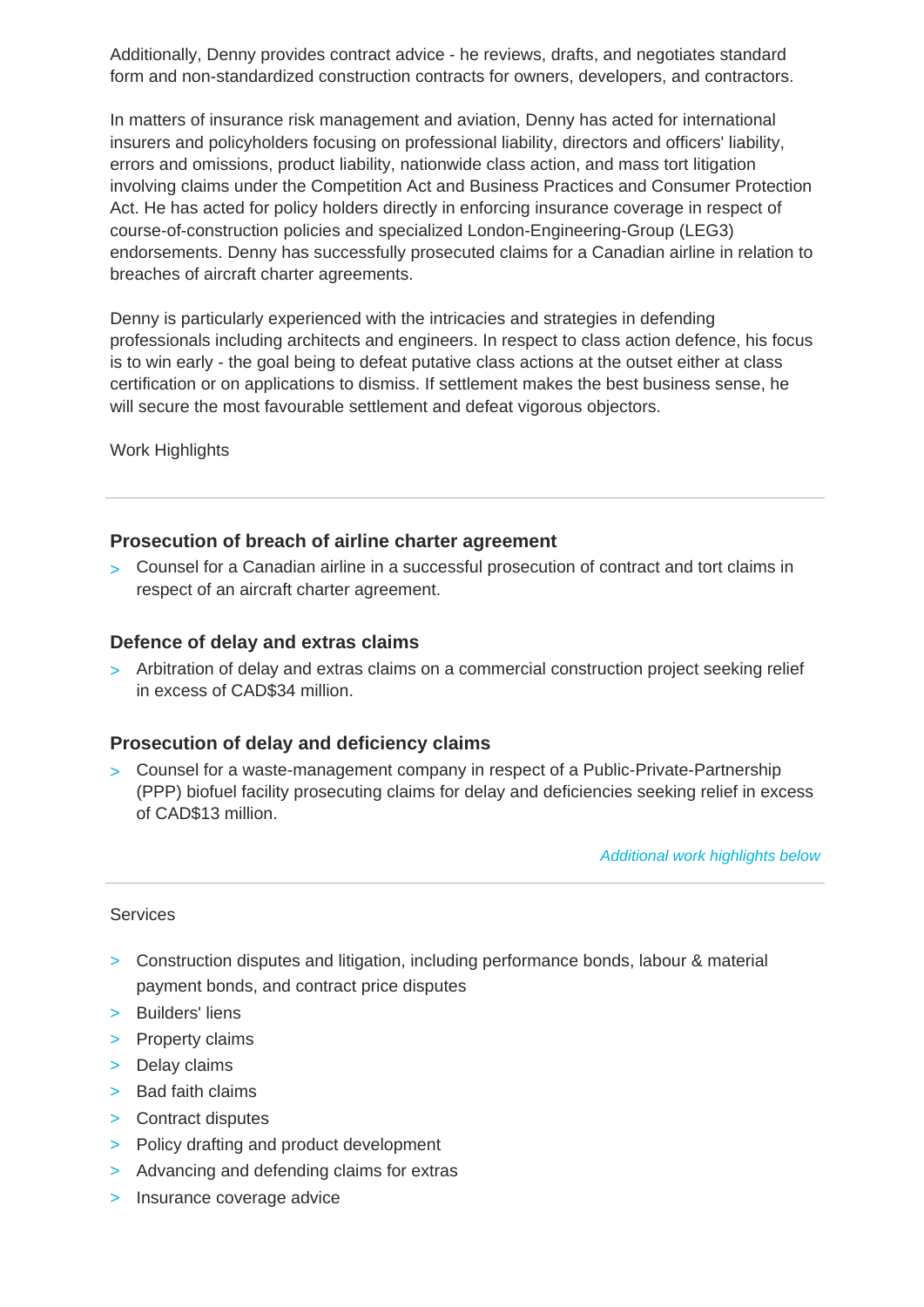- > Construction deficiency claims
- > Professional indemnity claims
- > Product liability
- > Aviation litigation
- > Class action defence, mass tort litigation
- > Public-Private Partnerships (P3 Projects)
- > Construction contract advice, including reviewing, drafting, and negotiating contract terms
- > Commercial Arbitrations

When a dispute arises and litigation is the only way forward, businesses need to establish a clear strategic path that addresses both their immediate dispute and overall business goal. Denny has a dual ability to dissect and master the facts while keeping sight of the big picture - the goal is to solve the client's immediate issue in such a way that preserves or enhances their overall business objectives. When working with his clients, Denny believes an ongoing and organic dialogue is the best way to achieve success. He ventures to work in partnership with his clients to develop collaborative strategies aligned with their overall business objectives.

Denny's primary focus is risk management - whether that means trial or negotiating a settlement. At the outset, he develops a proactive plan to tackle the problem going forward in the most effective and economical way. In any case, in collaboration with the client, Denny will develop and master the evidence to marshal the client's best case with a view to succeeding at trial at first instance. However, he appreciates there are times when the best result may mean a negotiated settlement and proceeding to trial is not in the client's best interest. At such times he will fight to secure the most favourable settlement that would otherwise not be available.

In all cases, Denny brings ambition, adaptability, and an unstoppable work ethic. He is incredibly detail-orientated. He takes the necessary time to fully understand all of the key details of a dispute, as well as the motivations of each stakeholder in order to tailor his approach to meet his clients' goals. He is highly perceptive, versatile, and fiercely loyal to his clients - Denny is committed to exhausting all efforts to help his clients make the best-informed decisions for their immediate and long-term goals.

# **Credentials**

#### **Industry Involvement**

- > Law Society of British Columbia
- > The Lawyers' Inn Society, Board Director, Apr 2018 June 2020

### **Education & Call to Bar**

- > Call to Bar: British Columbia, 2018
- > Juris Doctor (JD), University of Alberta , 2017

#### **Languages**

> English and Cantonese

#### **Publications**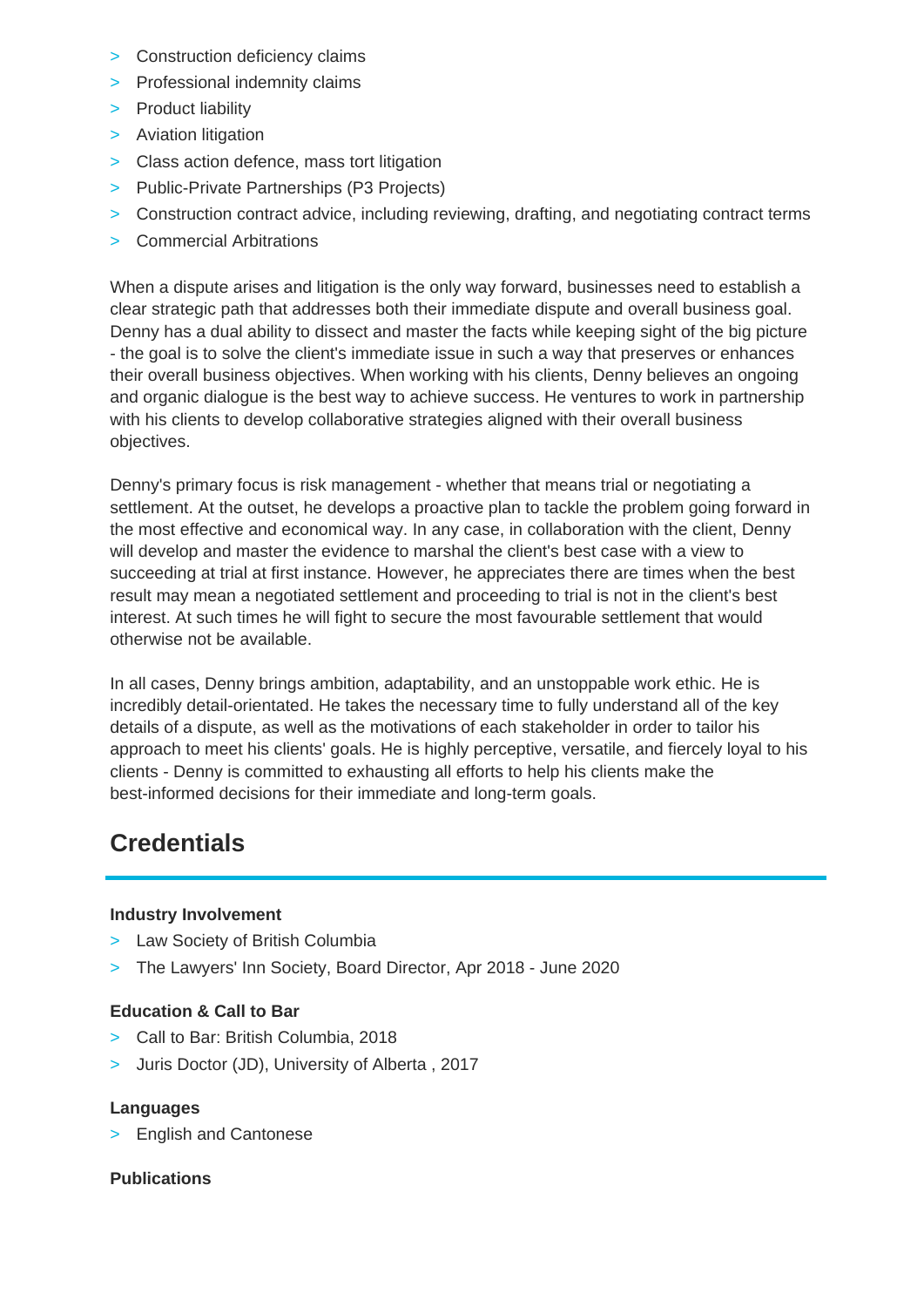- > The Sky's The Limit: Inconsistent Policy Drafting Results In Unlimited Coverage, 29 Mar 2021
- > Contractor Consistency: The Scope Of A Contractor's Work And All-Risk Policies, 15 Dec 2020
- > Keeping On The Straight And Narrow: Scope Of Faulty Workmanship Exclusions In All-Risk Policies, 12 Nov 2020
- > Lien Claims On Multi-Parcel Projects, 27 Aug 2020
- > COVID-19: Health And Safety Protocols For Construction Sites, 09 Apr 2020
- > Abuse Exclusion Not A Straight Road To Denial Of Coverage, 11 Mar 2020
- > Do Liability Waivers Even Work?, 26 Feb 2020

## **Awards & Distinctions**

> Best Lawyers in Canada: Ones to Watch, Insurance Law, 2022

# **Additional Work Highlights**

### **Prosecution of extras claims**

> Counsel for contractor on multibillion dollar construction project involving extras exceeding CAD\$11 million.

## **Defence of environmental contamination claims**

> Defence of land contamination claims for breach of contract, nuisance, negligence, and strict liability under Rylands v. Fletcher in respect of alleged contamination spanning multiple decades of lands purchased for commercial development. The claims sought relief exceeding CAD\$5 million including for remediation costs as well as diminution in value of property, marketability, and resale.

# **Class Action Defence**

> Defence of a multinational supermarket chain in a proposed multi-jurisdictional class action seeking recovery including under the Competition Act and Business Practices and Consumer Protection Act, as well as for unjust enrichment and disgorgement.

## **Prosecution of lien claim**

> Counsel for trade contractor in claim for unpaid fees and extras, resulting in full payment of lien claims.

## **Defence of pipeline deficiency claims**

> Counsel for pipeline contractor in defence of claims of claims of construction deficiencies in respect of an oil pipeline.

## **Defence of geotechnical deficiency claims**

> Counsel for excavation trade contractor in defence of construction deficiencies claims, resulting in favourable settlement and extrication from the action.

# **Defeating petition for injunctive and declaratory relief to restrict marketing of property**